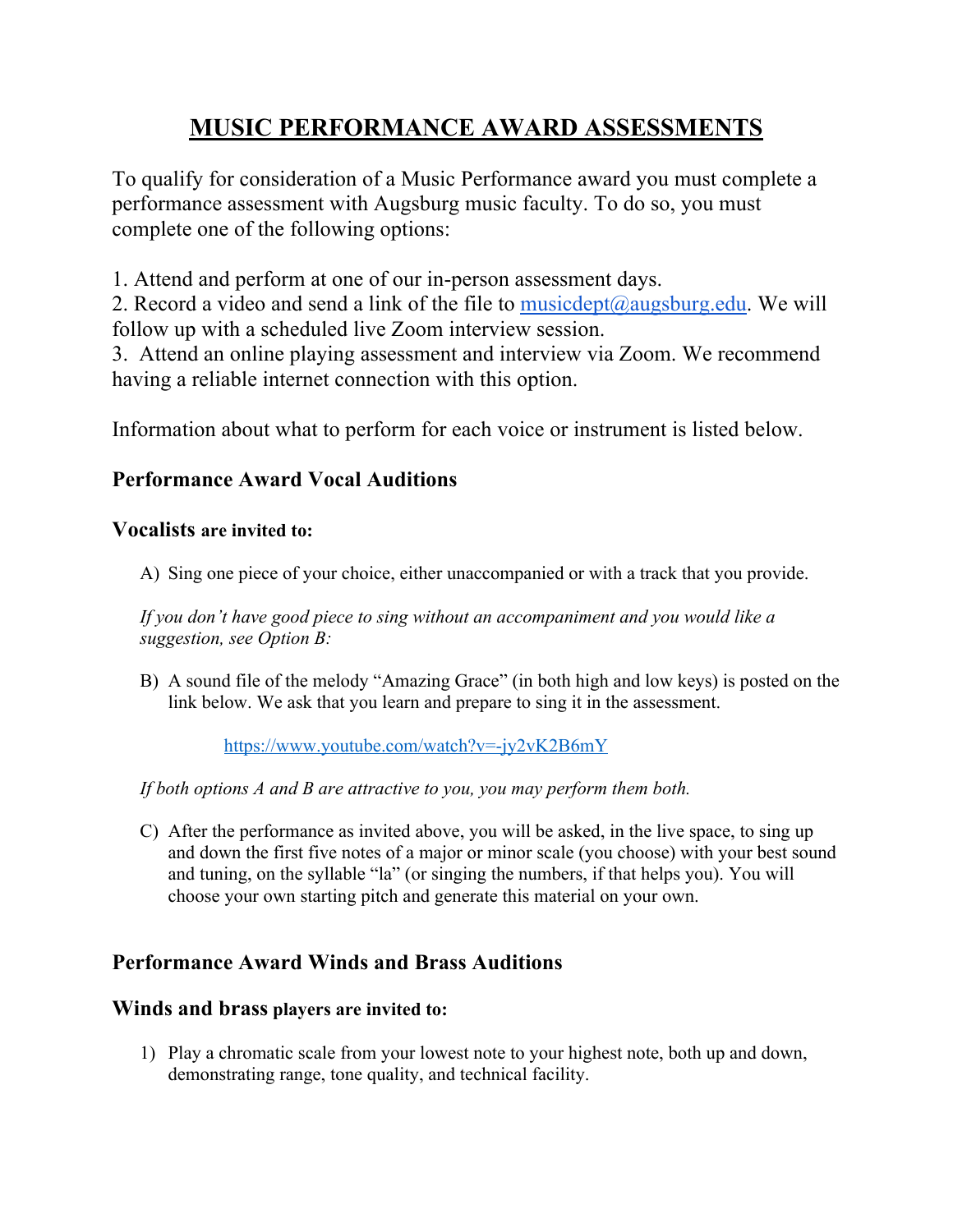2) Play a short etude or prepared solo of your choice, demonstrating your best score preparation and level of performance ability.

## **Performance Award String Auditions**

### **String students are invited to perform the following:**

| Violins:           | "D" Major scale in two octaves, ascending and descending |
|--------------------|----------------------------------------------------------|
| Violas and Cellos: | "G" Major scale in two octaves, ascending and descending |
| Bases:             | "A" Major scale in two octaves, ascending and descending |
| All Strings:       | Perform a short etude or song of your choice             |

#### **Please Note:**

If submitting by video, set up the camera so that we can see your setup including left-hand position and right-hand bow hold. If you are using a music stand, ensure that it does not block our view of these.

## **Performance Award Piano Auditions**

### **Pianists are invited to:**

- 1) Perform a prepared piece of your choice.
- 2) Engage in a brief conversation sharing interests, artistic influences, and thoughts/questions.

## **Performance Award Guitar Auditions**

#### **Guitarists are invited to perform two pieces:**

- 1) Perform unaccompanied, music you are most comfortable playing. Please indicate if the piece is improvised (in whole or in part) and whether it has been learned from a score or by ear.
- 2) As a second performance, you will be asked to sight-read from a piece in the category of your choice from the following:
	- a. Chord changes, popular style, with tablature